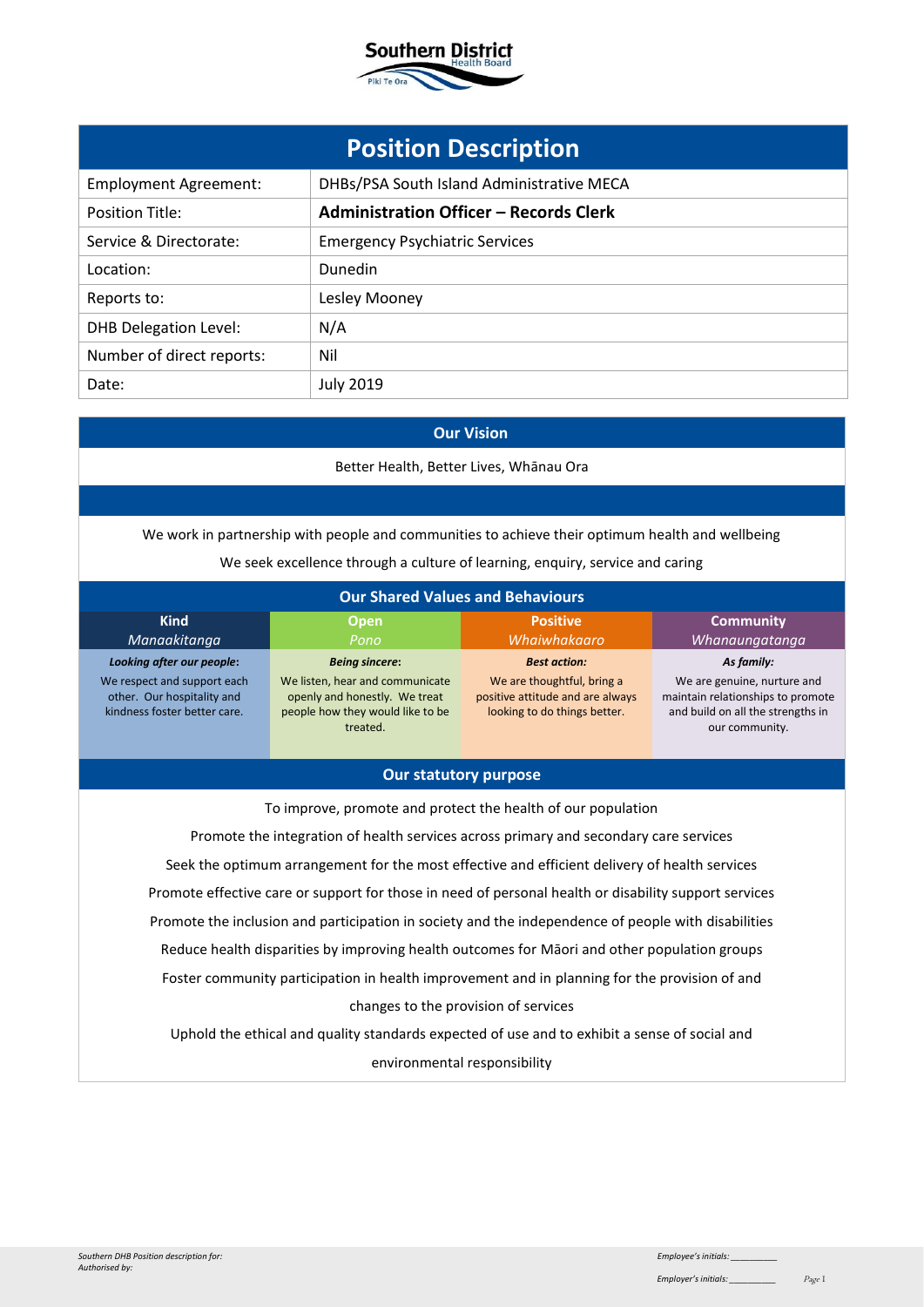## **PURPOSE OF ROLE**

The key purpose of the role is to effectively contribute to the smooth running of the MHAID by providing an efficient and timely administrative support function that is responsive and flexible to the changing needs of the service/organisation.

#### **Competencies**

The following competencies apply to this position. The employee will be assessed against these as part of their annual performance and development review.

| <b>Organisational Competencies</b>           |                                                                            |                                                                                                                                                                                                                                                                                                                                                                                     |  |  |
|----------------------------------------------|----------------------------------------------------------------------------|-------------------------------------------------------------------------------------------------------------------------------------------------------------------------------------------------------------------------------------------------------------------------------------------------------------------------------------------------------------------------------------|--|--|
| <b>Customer Focus</b>                        | gains their trust and respect                                              | Is dedicated to meeting the expectations and requirements of internal and external customers;<br>gets first hand customer information and uses it for improvements in products and services; acts<br>with customers in mind; establishes and maintains effective relationships with customers and                                                                                   |  |  |
| <b>Integrity and Trust</b>                   | him/herself for personal gain.                                             | Is widely trusted; is seen as a direct, truthful individual; can present the unvarnished truth in an<br>appropriate and helpful manner; keeps confidences; admits mistakes; doesn't misrepresent                                                                                                                                                                                    |  |  |
| <b>Drive For Results</b>                     |                                                                            | Can be counted on to exceed goals successfully; Is constantly and consistently one of the top<br>performers; very bottom line oriented; steadfastly pushes self and others for results.                                                                                                                                                                                             |  |  |
| <b>Role Specific Competencies</b>            |                                                                            |                                                                                                                                                                                                                                                                                                                                                                                     |  |  |
| <b>Process</b><br>Management                 |                                                                            | Good at figuring out the processes necessary to get things done; knows how to organise people<br>and activities; understands how to separate and combine tasks into efficient work flow; knows<br>what to measure and how to measure it; can see opportunities for synergy and integration<br>where others can't; can simplify complex processes; gets more out of fewer resources. |  |  |
| <b>Informing</b>                             | they can make accurate decisions; is timely with information.              | Provides the information people need to know to do their jobs and to feel good about being a<br>member of the team, unit, and/or the organisation; provides individuals information so that                                                                                                                                                                                         |  |  |
| <b>Managing and</b><br><b>Measuring Work</b> | monitors process, progress, and results; designs feedback loops into work. | Clearly assigns responsibility for tasks and decisions; sets clear objectives and measures;                                                                                                                                                                                                                                                                                         |  |  |
|                                              |                                                                            |                                                                                                                                                                                                                                                                                                                                                                                     |  |  |
| <b>KEY RELATIONSHIPS</b>                     |                                                                            |                                                                                                                                                                                                                                                                                                                                                                                     |  |  |
| <b>Within Southern DHB</b>                   |                                                                            | <b>External to Southern DHB</b>                                                                                                                                                                                                                                                                                                                                                     |  |  |
| Southern DHB staff                           |                                                                            | Patients and whanau<br>$\bullet$                                                                                                                                                                                                                                                                                                                                                    |  |  |

• Managers at all levels of the organisation  $\vert \cdot \vert$  Visitors

• **• • Stakeholders**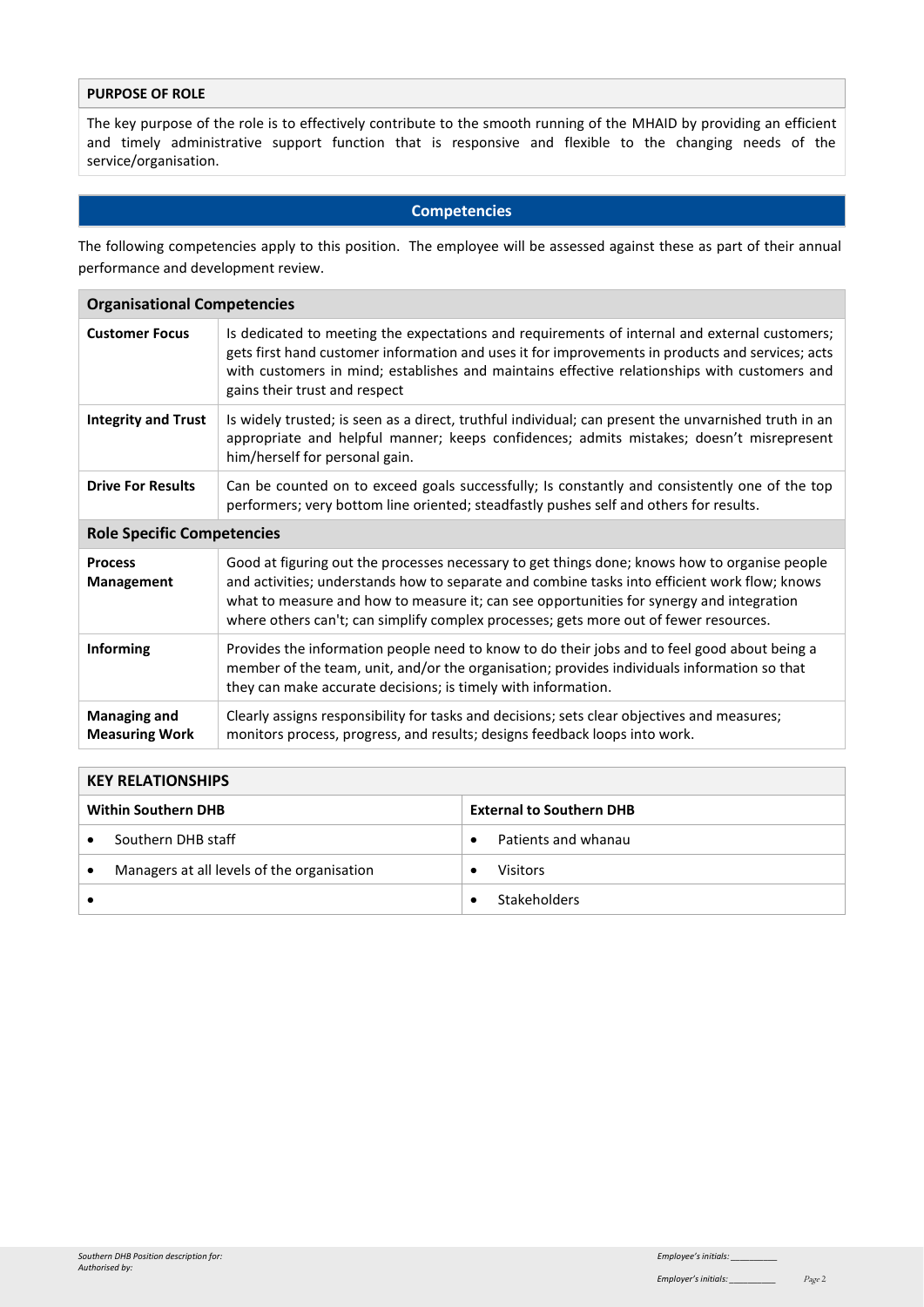## **PERSON SPECIFICATION**

The expertise required for a person to be fully competent in the role. Position specific competencies:

|                                                                          | <b>ESSENTIAL</b>                                                                                                                                                                                                                                                                                                                                                                          | <b>DESIRABLE</b>                                                           |
|--------------------------------------------------------------------------|-------------------------------------------------------------------------------------------------------------------------------------------------------------------------------------------------------------------------------------------------------------------------------------------------------------------------------------------------------------------------------------------|----------------------------------------------------------------------------|
| <b>Education and Qualifications (or</b><br>equivalent level of learning) | Minimum level 2 NCEA<br>$\bullet$                                                                                                                                                                                                                                                                                                                                                         | $\bullet$                                                                  |
| <b>Experience</b>                                                        | At least 2 years clerical<br>$\bullet$<br>administration experience                                                                                                                                                                                                                                                                                                                       | $\bullet$                                                                  |
| <b>Knowledge and Skills</b>                                              | Knowledge of office systems and<br>$\bullet$<br>procedures<br>Evidence of good literacy and<br>$\bullet$<br>numeracy skills<br>Excellent computer skills, including<br>$\bullet$<br>knowledge of Microsoft Word, Excel<br>and Outlook (email)                                                                                                                                             | $\bullet$                                                                  |
| <b>Personal Qualities</b>                                                | $\bullet$<br>verbal<br>Ability to understand and follow written or verbal instructions<br>$\bullet$<br>Sets high standards of performance<br>$\bullet$<br>Ability to work well in a team and foster good interpersonal relationships<br>٠<br>Willing to support and assist other staff as required<br>٠<br>Respect the privacy of individuals when dealing with personal information<br>٠ | High standard of interpersonal communication skills, including written and |

### **KEY RESULT AREAS:**

|           | <b>Key Accountabilities:</b>                                                                                                                                               |           | Example of successful delivery of duties and<br>responsibilities                                                                                                                                     |
|-----------|----------------------------------------------------------------------------------------------------------------------------------------------------------------------------|-----------|------------------------------------------------------------------------------------------------------------------------------------------------------------------------------------------------------|
|           | <b>Service Support</b>                                                                                                                                                     |           |                                                                                                                                                                                                      |
|           | Provide high quality administrative support to the<br>Mental Health Addiction and Intellectual Disability<br>Service, ensuring efficient and effective service<br>delivery | $\bullet$ | Provide timely and accurate confidential<br>administrative support to enable the efficient<br>functioning of the service, including but not limited<br>to:                                           |
| $\bullet$ | Undertake duties associated with the position, as<br>required to maintain an efficient service, including up<br>skilling as required/directed by the Manager               | $\bullet$ | Set up and maintain effective electronic and paper<br>filing systems and procedures relevant to the service,<br>enabling quick access to information                                                 |
|           |                                                                                                                                                                            | $\bullet$ | Identify potential improvements to systems and<br>processes to ensure the continuous improvement of<br>administrative duties                                                                         |
|           |                                                                                                                                                                            | $\bullet$ | Demonstrate attention to detail and accuracy                                                                                                                                                         |
|           |                                                                                                                                                                            | $\bullet$ | Demonstrate a willingness to adapt to changing needs<br>of the service                                                                                                                               |
|           |                                                                                                                                                                            | $\bullet$ | Evaluates situations and                                                                                                                                                                             |
|           |                                                                                                                                                                            | $\bullet$ | identify existing or potential problems and<br>opportunities                                                                                                                                         |
|           |                                                                                                                                                                            | $\bullet$ | Demonstrate excellent customer service skills, by<br>listening and interacting with stakeholders in a<br>courteous, polite and responsive manner while<br>adhering to relevant established protocols |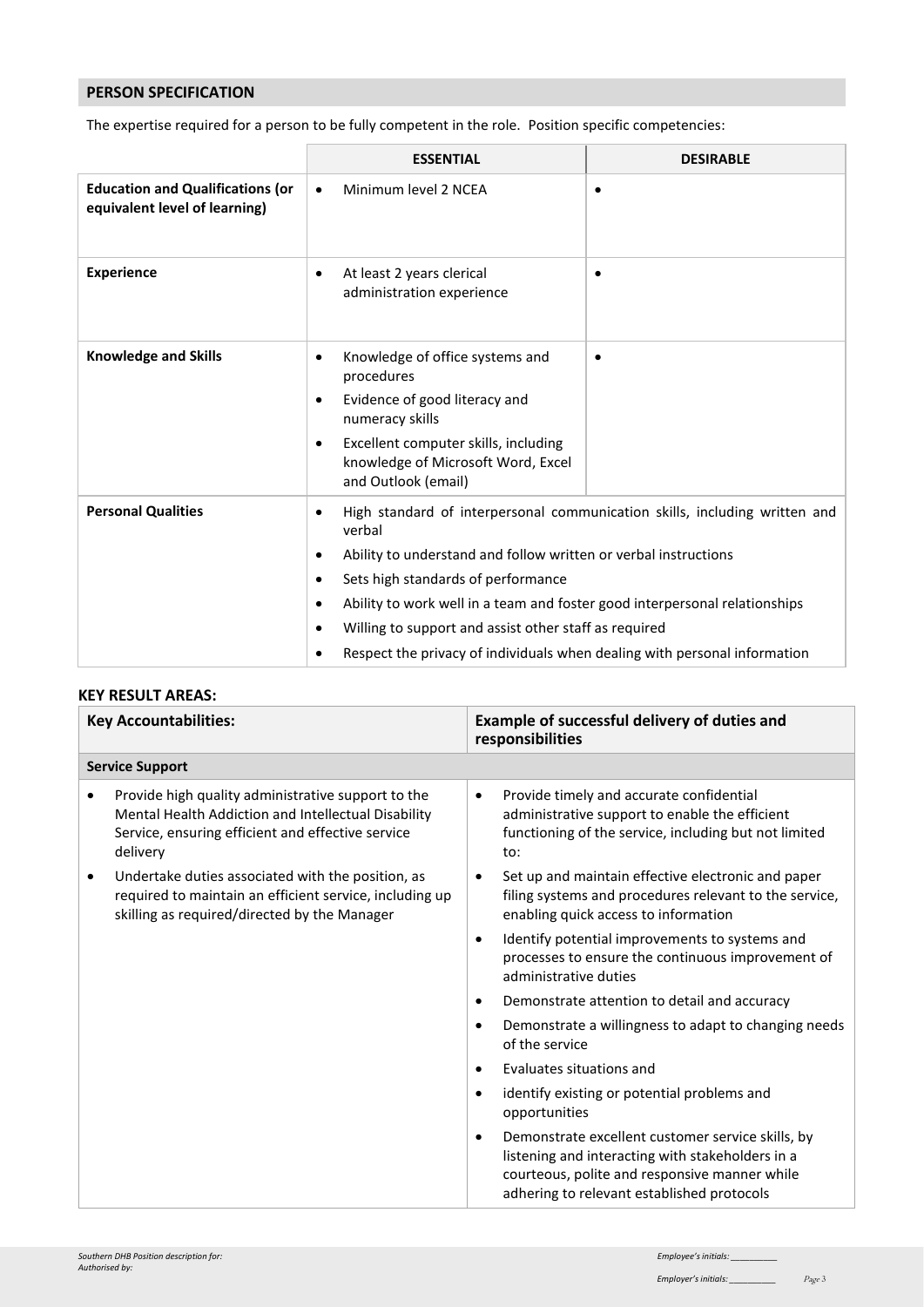| Records Clerk Mental Health Addiction, Intellectual Disability Service                                                                                                                                                                                                                                                                                                                                                                                                                                                                                                                                                                                                                                                                                                                                                                                                                                                                                                                                                                                                                                                                                                                                                                        |                                                                                                                                                                                                                                                                                                                                                                                                                                                                                                                                                                                                                                                                                                                                                                                                                                                                                                                                                                                                                                   |
|-----------------------------------------------------------------------------------------------------------------------------------------------------------------------------------------------------------------------------------------------------------------------------------------------------------------------------------------------------------------------------------------------------------------------------------------------------------------------------------------------------------------------------------------------------------------------------------------------------------------------------------------------------------------------------------------------------------------------------------------------------------------------------------------------------------------------------------------------------------------------------------------------------------------------------------------------------------------------------------------------------------------------------------------------------------------------------------------------------------------------------------------------------------------------------------------------------------------------------------------------|-----------------------------------------------------------------------------------------------------------------------------------------------------------------------------------------------------------------------------------------------------------------------------------------------------------------------------------------------------------------------------------------------------------------------------------------------------------------------------------------------------------------------------------------------------------------------------------------------------------------------------------------------------------------------------------------------------------------------------------------------------------------------------------------------------------------------------------------------------------------------------------------------------------------------------------------------------------------------------------------------------------------------------------|
| <b>Other Duties</b>                                                                                                                                                                                                                                                                                                                                                                                                                                                                                                                                                                                                                                                                                                                                                                                                                                                                                                                                                                                                                                                                                                                                                                                                                           |                                                                                                                                                                                                                                                                                                                                                                                                                                                                                                                                                                                                                                                                                                                                                                                                                                                                                                                                                                                                                                   |
| Undertaking duties from time to time that may be in<br>addition to those outlined above but which fall within your<br>capabilities and experience.                                                                                                                                                                                                                                                                                                                                                                                                                                                                                                                                                                                                                                                                                                                                                                                                                                                                                                                                                                                                                                                                                            | You respond positively to requests for assistance in<br>$\bullet$<br>own and other areas, demonstrating adaptability and<br>willingness.<br>You produce work that complies with SDHB processes<br>$\bullet$                                                                                                                                                                                                                                                                                                                                                                                                                                                                                                                                                                                                                                                                                                                                                                                                                       |
| Act as a role model for the Southern DHB Organisational<br>Values.                                                                                                                                                                                                                                                                                                                                                                                                                                                                                                                                                                                                                                                                                                                                                                                                                                                                                                                                                                                                                                                                                                                                                                            | and reflects best practice.<br>Research undertaken is robust and well considered.<br>$\bullet$<br>Live and support the DHB values in everything you do.<br>$\bullet$                                                                                                                                                                                                                                                                                                                                                                                                                                                                                                                                                                                                                                                                                                                                                                                                                                                              |
| Professional Development - self                                                                                                                                                                                                                                                                                                                                                                                                                                                                                                                                                                                                                                                                                                                                                                                                                                                                                                                                                                                                                                                                                                                                                                                                               |                                                                                                                                                                                                                                                                                                                                                                                                                                                                                                                                                                                                                                                                                                                                                                                                                                                                                                                                                                                                                                   |
| Identifying areas for personal and professional<br>development.                                                                                                                                                                                                                                                                                                                                                                                                                                                                                                                                                                                                                                                                                                                                                                                                                                                                                                                                                                                                                                                                                                                                                                               | Training and development goals are identified/agreed<br>$\bullet$<br>with your manager.<br>Performance objectives reviewed annually with your<br>$\bullet$<br>manager.<br>You actively seek feedback and accept constructive<br>$\bullet$<br>criticism.                                                                                                                                                                                                                                                                                                                                                                                                                                                                                                                                                                                                                                                                                                                                                                           |
| <b>Health, Safety and Wellbeing</b>                                                                                                                                                                                                                                                                                                                                                                                                                                                                                                                                                                                                                                                                                                                                                                                                                                                                                                                                                                                                                                                                                                                                                                                                           |                                                                                                                                                                                                                                                                                                                                                                                                                                                                                                                                                                                                                                                                                                                                                                                                                                                                                                                                                                                                                                   |
| Taking all practicable steps to ensure personal safety and<br>the safety of others while at work, in accordance with the<br>Southern DHB's Health, Safety and Wellbeing policies,<br>procedures and systems.                                                                                                                                                                                                                                                                                                                                                                                                                                                                                                                                                                                                                                                                                                                                                                                                                                                                                                                                                                                                                                  | You understand and consistently meet your<br>$\bullet$<br>obligations under Southern DHB's Health and Safety<br>policy/procedures.<br>You actively encourage and challenge your peers to<br>$\bullet$<br>work in a safe manner.<br>Effort is made to strive for best practice in Health and<br>$\bullet$<br>Safety at all times.                                                                                                                                                                                                                                                                                                                                                                                                                                                                                                                                                                                                                                                                                                  |
| <b>Treaty of Waitangi</b>                                                                                                                                                                                                                                                                                                                                                                                                                                                                                                                                                                                                                                                                                                                                                                                                                                                                                                                                                                                                                                                                                                                                                                                                                     |                                                                                                                                                                                                                                                                                                                                                                                                                                                                                                                                                                                                                                                                                                                                                                                                                                                                                                                                                                                                                                   |
| The principles of Te Tiriti o Waitangi, as articulated by the<br>courts and the Waitangi Tribunal will guide the Southern<br>DHB response to Māori health improvement and equity.<br>These contemporary principles include:<br>Tino rangatiratanga: Providing for Māori self-<br>determination and mana motuhake in the design,<br>delivery and monitoring of health and disability<br>services.<br>Equity: Being committed to achieving equitable health<br>٠<br>outcomes for Māori.<br>Active protection: Acting to the fullest extent<br>٠<br>practicable to achieve equitable health outcomes for<br>Māori. This includes ensuring that the Crown, its<br>agents and its Treaty partner under Te Tiriti are well<br>informed on the extent, and nature, of both Māori<br>health outcomes and efforts to achieve Māori health<br>equity.<br>Options: Providing for and properly resourcing<br>٠<br>kaupapa Māori health and disability services.<br>Furthermore, the Crown is obliged to ensure that all<br>health and disability services are provided in a<br>culturally appropriate way that recognises and<br>supports the expression of hauora Māori models of<br>care.<br>Partnership: Working in partnership with Māori in the<br>٠ | You will be able to demonstrate an understanding of<br>$\bullet$<br>Te Tiriti o Waitangi, Māori Indigenous rights and<br>current issues in relation to health and health equity ie:<br>Whakamaua: Māori Health Action Plan 2020-2025.<br>You will contribute to responding to the DHBs Te Tiriti<br>o Waitangi commitment to deliver effective and<br>equitable healthcare with Māori patients and their<br>whānau.<br>You will have the ability to incorporate Māori models<br>$\bullet$<br>of health, patient and whānau-centred models of care,<br>and mātauranga Māori.<br>You will have insights into your own cultural awareness<br>$\bullet$<br>and an understanding of how your social-cultural<br>influences inform biases that impact on your<br>interactions with patients, whanau, and colleagues.<br>Recognising that there is an inherent power imbalance<br>$\bullet$<br>in-patient relationship and ensuring that this is not<br>exacerbated by overlaying your own cultural values<br>and practices on patients. |
| governance, design, delivery and monitoring of health<br>and disability services - Māori must be co-designers,                                                                                                                                                                                                                                                                                                                                                                                                                                                                                                                                                                                                                                                                                                                                                                                                                                                                                                                                                                                                                                                                                                                                |                                                                                                                                                                                                                                                                                                                                                                                                                                                                                                                                                                                                                                                                                                                                                                                                                                                                                                                                                                                                                                   |